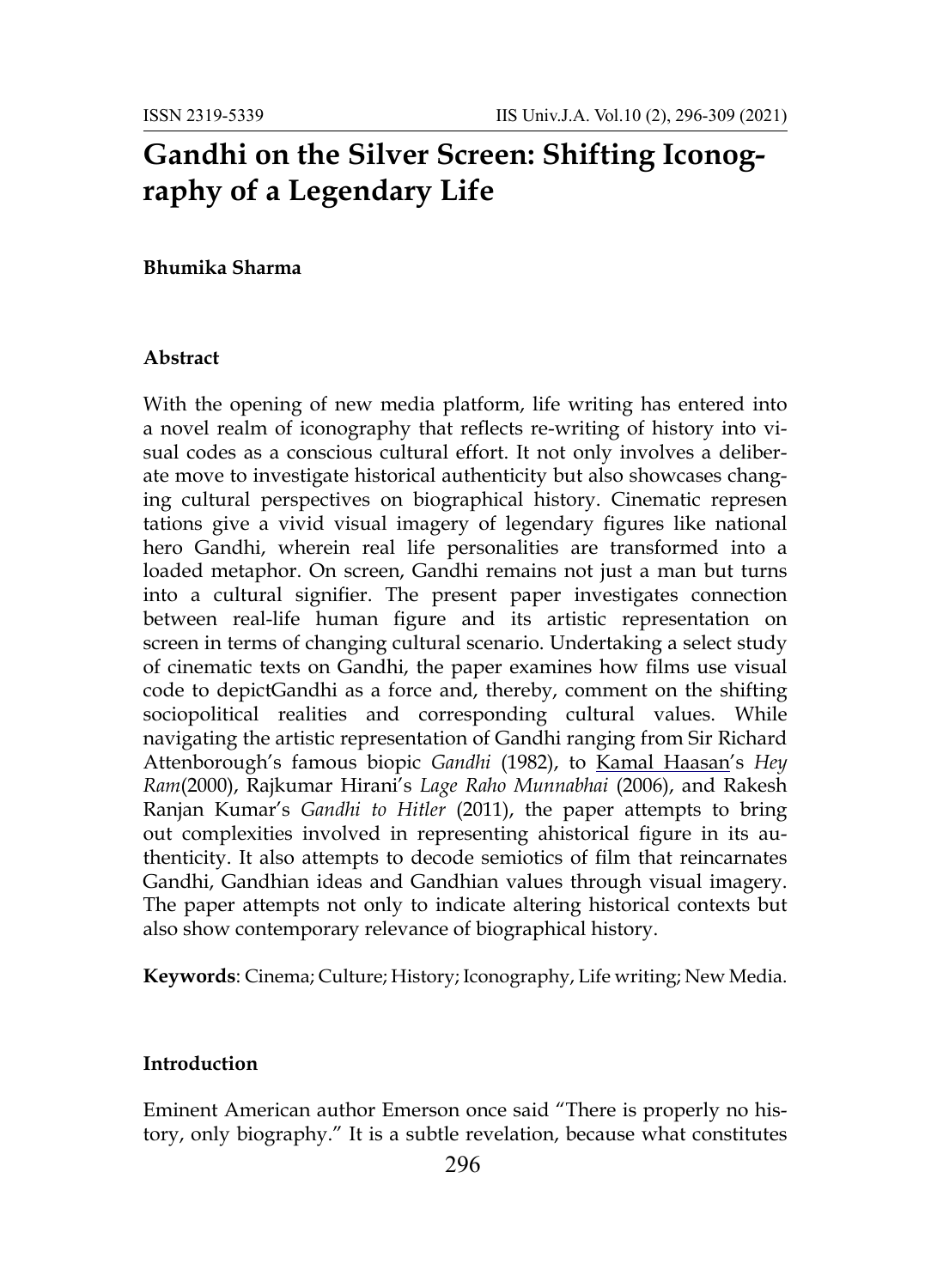history of a nation is actually documentation of great human actions. Nation remembers actions performed by eminent personalities, who led the course of history and formulated cultural realities of place and time. Indian socio-political spectrum is also defined by its national heroes, who are not only absorbed by various art forms for objective representation of life history, but are also used to convey nation's shifting ideological orientation and impart social message. Such artistic revisits have turned life writinginto a dexterous manoeuvre for generating new symbols and culturally signifying codes. In this regard, Indian media texts appear to consciously recount the great players of Indian socio-political arena with a subtle socio-political purpose.

In fact, by presenting behaviour and actions of chosen historical figures, these texts define the very idea of 'Indianness' itself. In the series of such re-writing of auto-biographical and biographical history, the name Mohan Das Karamchand Gandhi emerges as a loaded signifier. In wide cultural discourse, the name Gandhi enters and re-enters through various iconic representations through created semiotics present in diverse literary and media texts. Whether appropriated by literary textuality as a backdrop figure or presented in a carefully crafted iconography of celluloid, Gandhi stands as a colossal figure and Gandhian consciousness provides enormous scope for understanding mass sentiments. Gandhi turns into an emblem of Indian nationhood, which encompasses various socio-political, religious, moral, historical and cultural connotations. In a number of fictionalised re-workings of factual details, the personality of Gandhi is used to throw light on his biographic reality more than just an individual man. The artistic endeavour of life writing, both consciously and unconsciously,allows his life history to get modified into a new cultural experience, such as a renewed political statement, or an account of all pervasive ideology or an indication of irresistible cultural force that reconfigures the nation's memory. It is interesting to see how Gandhian ideas and ideology percolate in artistic consciousness to resurface in scores of cinematic representations.

# **Writing Life History, Traversing Textuality**

Life writing constitutes both autobiographical and biographical accounts. Gandhi ji's life comes on page with his attempt to share his experiences as persuaded by many of his friends and co-workers. His life history was meant to be an autobiographical account, through which he wanted to connect with the common man. What he began with, was an honest revelation of how he heldhis life so closely in the variety of ad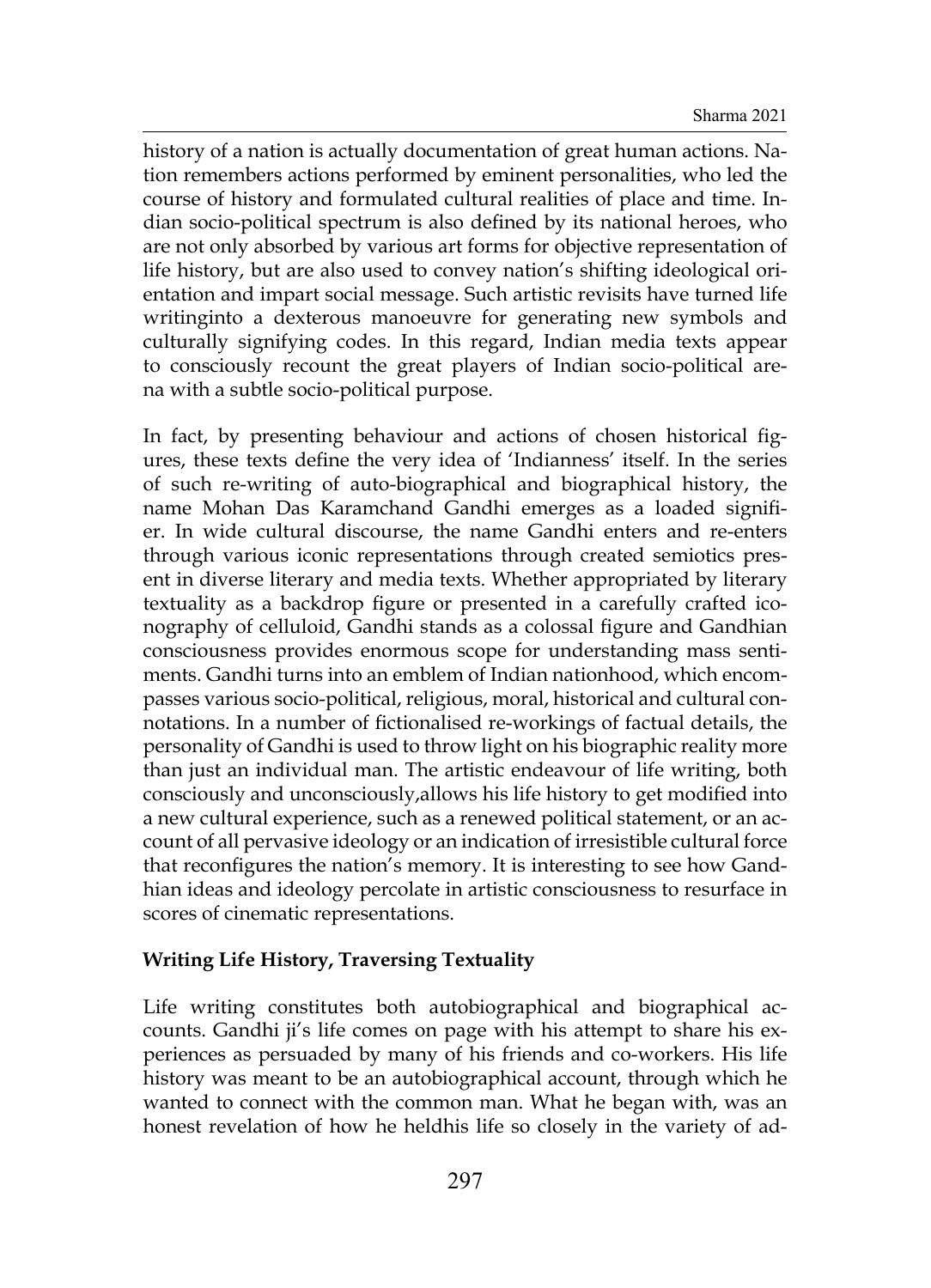ventures he underwent. There were motivations as well as doubts about the ventures proposed. He initiated a creative attempt to transform his life experiences into textuality. He found it almost like knowing himself more deeply. It proved to be more of 'self-realization,' to him as announced in the "Introduction" to his autobiography:

> But it is not my purpose to attempt a real autobiography, I simply want to tell the story of my numerous experiments with truth, and as my life consists of nothing but those experiments, it is true that the story will take the shape of an autobiography. But I shall not mind, if every page of it speaks only of my experiments… The more I reflect and look back on the past, the more vividly do I feel my limitations. What I want to achieve— what I have been striving and pinning to achieve these thirty years— is self-realization, to see God face to face, to attain *Moksha*… There are some things which are known only to oneself and one's Maker. These are clearly incommunicable. (Gandhi, xii)

With the publication of *The Story of My Experiments with Truth* (1927), M. K. Gandhi's life became a public account. Corresponding to his social and political actions, his personal life experiences were also absorbed as a part of collective national memory. His life story did not remain confined to just an authentic account of chronological arrangement of various incidents occurred. On the contrary, it paved the way for fictionalization of facts and artistic appropriation of the great man's true tale. The genre of life writing facilitated other literary genres forexperimentation and new representations. Gandhi, an individual man turned into an artistic trope, a cultural force, a literary site to communicate various ideas and formulate new themes. His life is interpreted and reinterpreted in the discursive domain of a nation's culture. There are a number of Indian English authors whose fiction depicts Gandhi as a force that connects various parts of Indian landscape.

Gandhi and Gandhian values are imbibed in the works of many authors such as Venkataraman's *Murugan, The Tiller* (1927), *Kandan, The Patriot* (1932), Raja Rao's *Kanthapura* (1938), Bhabani Bhattacharya's *So Many Hungers* (1947), R. K. Narayan's *Swami and Friends* (1935), *The Bachelor of Arts* (1937), *The English Teacher* (1945), *Waiting for the Mahatma* (1955), *The Vendor of Sweets* (1967), K.A. Abbas's *Inquilab* (1955), Lambert Mascarenhas' *Sorrowing Lies My land* (1955), Anand Lall's *The House at Adampur* (1956),Nayantara Sahagal's *A Time to be Happy* (1958), K. Nagarajan's *Chronicles of Kedaram* (1961),Manohar Malgonkar's *A Bend in*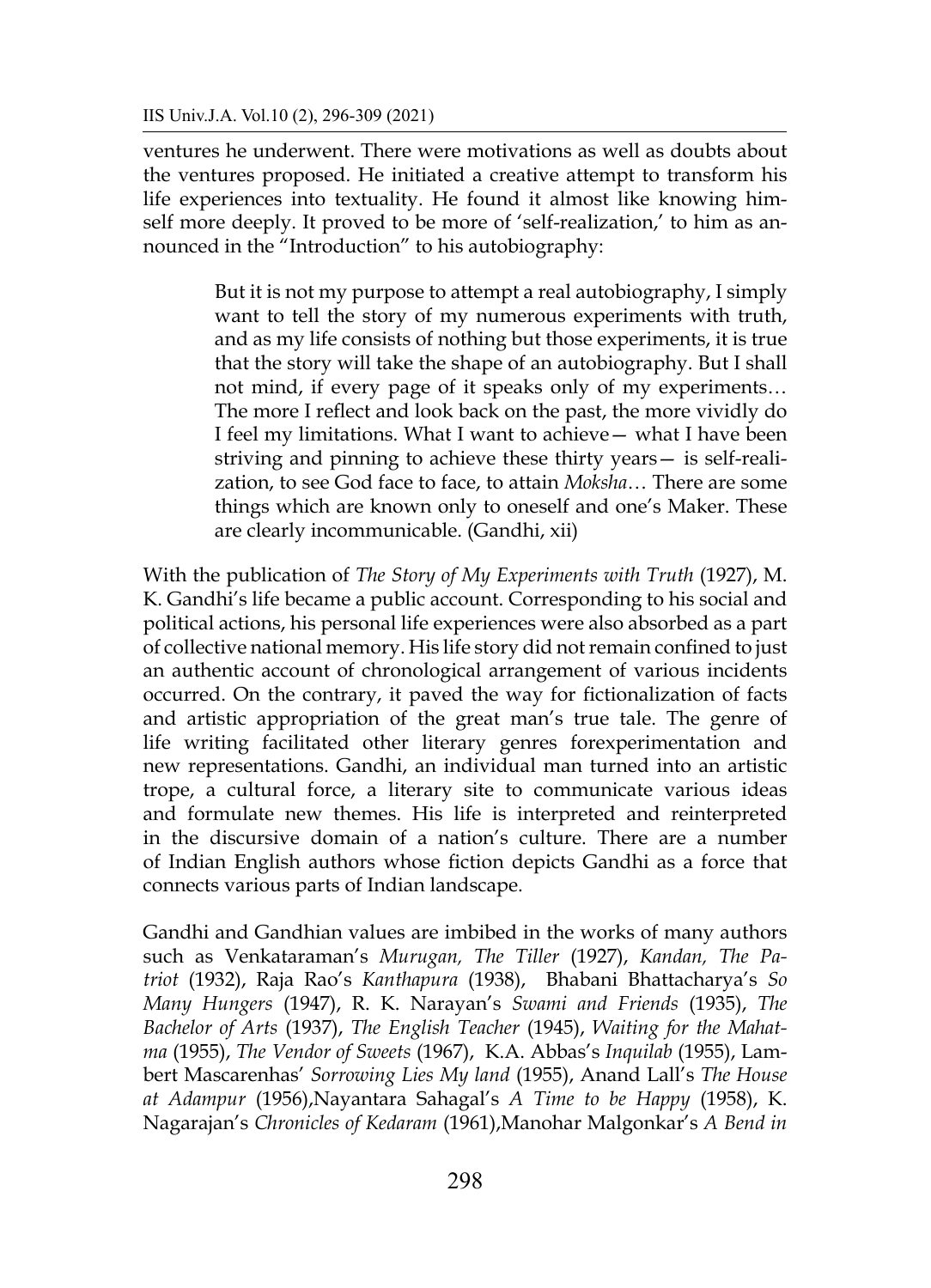*the Ganges* (1964), *The Men Who Killed Gandhi* (1978),Chaman Nahal's *The Gandi Quartet* (1993), Ramchandra Guha's *The Years that Changed the World, 1914-1948* (2018) and many more. It illustrates how Gandhi turns into a perspective to map the cultural realities of India in the fixed as well as altering contexts.

## **From Text to Screen**

With the availability of new media platform, life histories got a new realm to navigate. It allowedlive witnessing of legendary actions in the form of motion picture. The spectacle of Gandhi also came alive on screen in audio-visual codes. The artistic representation of Gandhi as a great historical figure and Gandhian consciousness as a pervasive influence resulted in various screen productions that demonstrated a variety of ways to look at his life history. It also provided an opportunity to bring forth diverse perspectives for reinterpreting his ideas and actions. On the one hand, this new media brought Gandhi's *Experiments with Truth* in audiovisual form; on the other hand, his ideas were evoked in contemporary setting for establishing their everlasting relevance.

Sir Richard Attenborough's famous biopic *Gandhi* (1982) illustrates one of the most sincere attempts to re-write Gandhi's life in audio-visual code, wherein the director attempts to recuperate Gandhian aura. Whereas, films likeRaju Hirani's*Lage Raho Munnabhai*(2006) epitomize the influential role of popular media, which could successfully reincarnate the lost values drawing upon the life history of a great man. There lies a number of onscreen representations such as Mark Robson's *Nine Hours To Rama* (1963), Shyam Benegal's *The Making of Mahatma* (1996), [Kamal Haasan](https://en.wikipedia.org/wiki/Kamal_Haasan)'s *Hey Ram* (2000), [Jahnu Barua'](https://en.wikipedia.org/wiki/Jahnu_Barua)s *Maine Gandhi Ko Nahin Mara* (2005), Feroz Abbas Khan's *Gandhi, My Father (2007),*and *Rakesh Ranjan Kumar's Gandhi to Hitler* (2011), which draw upon Gandhi's life history. These films are not just an attempt to recollect his biographical details to refresh the nation's memory but they also become instrumental in depicting the ever changing cultural sentiments of India as a nation with regard to Gandhi. He is known as a legendary historic-political figure and his ideas and ideology are seen as a mark of Indian cultural identity.

The artistic shift from textuality of life writing to new and popular arena of media iconography reflects re-writing of history as a conscious cultural effort. It not only involves a deliberate move to investigate historical authenticity but also showcases changing cultural perspectives on biographical history. These cinematic representations give a vivid visu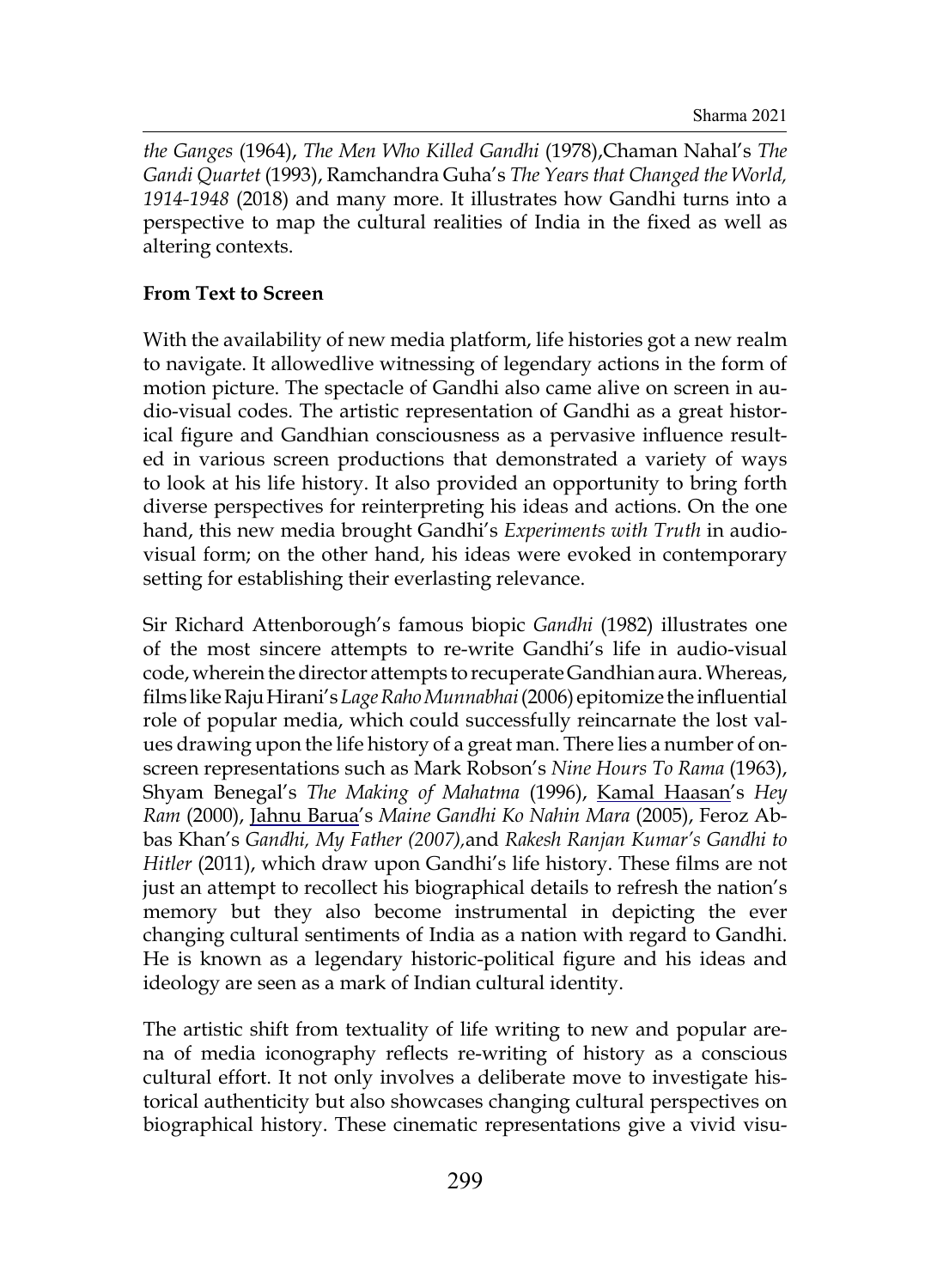al imagery of national hero Gandhi, wherein his real life personality is transformed into a loaded metaphor for both commendation and critique. On the new screen media, Gandhi appears not just as a man but turns into a cultural signifier. A select study of cinematic texts on Gandhi helps one to examine how films use visual codes to depict Gandhi as a force, and how his auto/biography is used to comment on the shifting sociopolitical realities and corresponding cultural values.

# **Real versus Reel: The Question of Authenticity**

When a life history is transferred from text to audio-visual mode, the spectrum of presentation becomes more immediate and vivid, bringing both advantages and disadvantages. Texts havemore scope to leave the task of imagining 'people' and 'places' on the reader. However, a screen presentation is bound to work out additional details in terms of set, costume, persona, and overall spectacle to match the viewers' expectations. It evokes a vivid visualisation of known facts. Richard Attenborough had to face this challenge when he first ventured to bring the legendary figure of Gandhi on screen. He directed the famous biopic *Gandhi* (1982), which was expected to be an authentic representation of Gandhi as a national hero leading the Indian freedom struggle.

The project required a carefully chosen cast as well as a well-defined line of actionshots to meet the expectations attached with the genre of 'biopic'. Attenborough cast Ben Kingsley for the role, who gave a life time performance to reincarnate Gandhi on celluloid. His appearance, voice, expressions, mannerism and actions all rehearsed to such level of perfect replica that many of the audience were mesmerised by Gandhian aura created on screen. Gandhi became 'alive,' stirring individual and collective memory. He was presented with all historical drama to be witnessed in action by those, who were not even born when the nation was struggling to attain independence. What could be a better way to remember the national hero Gandhi than watching him 'live' in action with all other great historical figures present around? It was an attempt to recuperate history on a new media platform enhanced by sophisticatedtechnological apparatus.

The movie, despite being a wonderful specimen of cinematic art, was chiefly committed to the expected attribute of 'fidelity' in its screen adaptation of Gandhi's autobiography. It also drew upon other historical sources to collect the relevant facts and fill the gaps for an authentic representation of an individual person's history inevitably to be in sync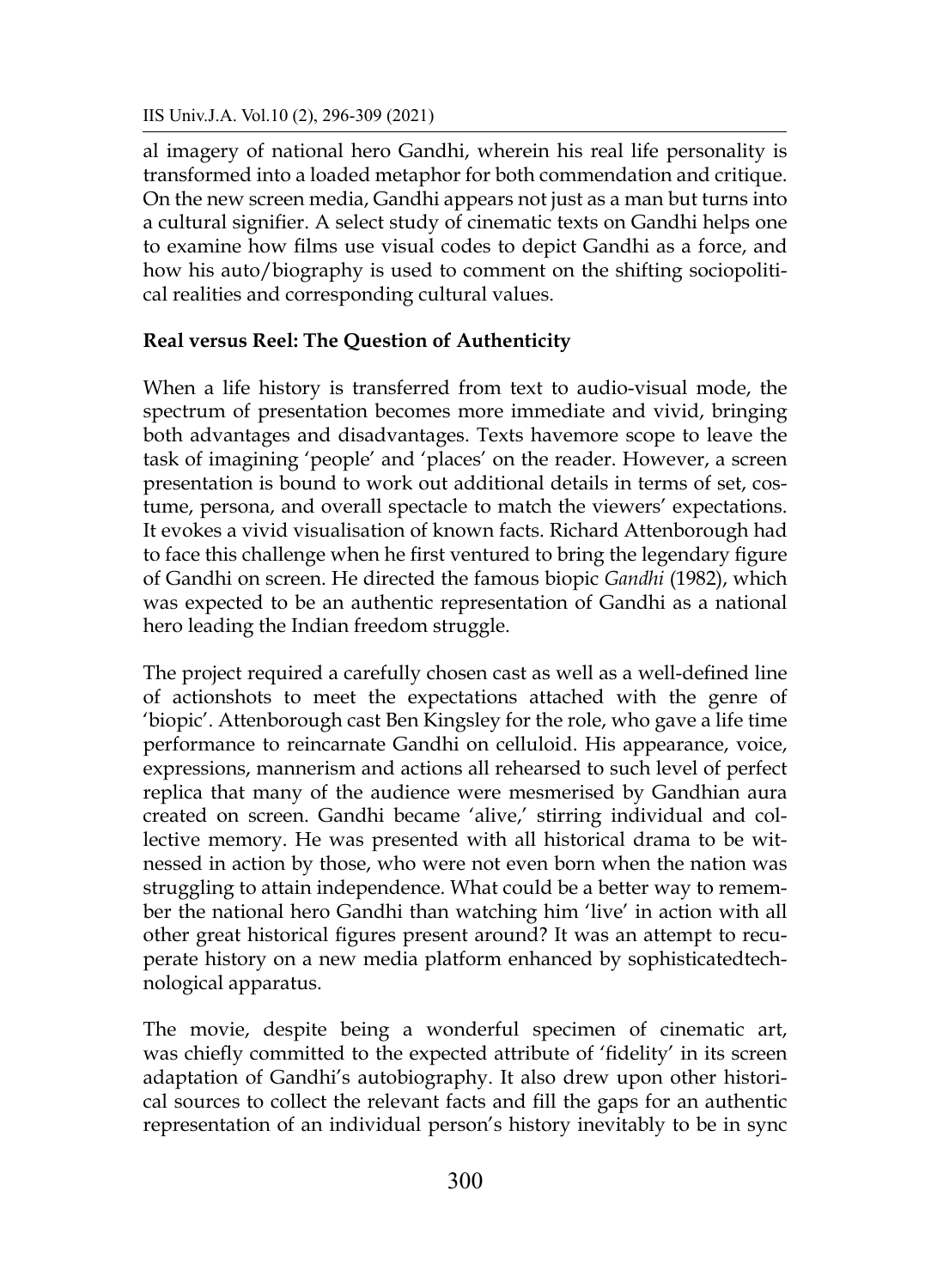with the nation's history.Richard Attenborough's *Gandhi* (1982) was the first film on Gandhi that achieved an unprecedented success with a run time of nearly 191 minutes, accompanied by a 240 page book and about twenty years of research. Attenborough learned about Gandhi, reading D. G. Tendulkar's *Mahatma: Life of Mohandas Karamchand Gandhi* (8 vols.), Louis Fischer's *Life of Mahatma Gandhi*, and Gandhi's own books (Gandhi 1928, 1982). The director appointed three scriptwriters in succession to develop the character of Gandhi for his film. And, the final script was written by Jack Briley, which kept the core essence of Fischer's narrative structure.

Richard Attenborough's *In search of Gandhi* (1982) published by Bodley Head, London, illustrates how hugely these texts contributed to create a dream configuration of cinematic iconography that can do justice with the genre of life writing. The movie was critically acclaimed for its best re-production of life history on celluloid. It was appreciated forthe historically accurate portrayal of Gandhi's life and various historical events that shaped Indian freedom struggle, which includedGandhi's expulsion from the first-class compartment of a train in South Africa, his non-violent protest campaign for Indians in South Africa, his leading of non-cooperation campaign such as Quit India movement, the occurrence of Jallianwala Bagh Massacre, his famous Salt March, Partition of India and so on. The real history was recuperated through reel to be watched by the viewers. The movie made a brilliant experience of history re-lived. Moreover, not only Ben Kingsley was applauded for his excellent performance but other technical elements such as camera work and costume design were also much-admired for bringing a life history so authentically on new media platform.

# **The Play of the Plot: History Fictionalized**

Kamal Haasan's celluloid presentation of Gandhi as a key figure amidst numerous political developments is capturedin the movie*Hey Ram*with a very strongly embedded symbolic meaning. The plot of the movie deliberately chooses a few historical moments to convey specificmeaning through images and, thereby, the scenes correspond to selective events for framing ahistorical backdrop. It places the figure of Gandhi in the context of India's decolonization and its birth as a new nation. India as an emergent political entity on the world map is not shown celebrating hard-won freedom. On the contrary, the movie foregrounds subsequent chaos as well as sufferings that reflect an upcoming challenge. The post-independence scenario was worsened by the then on-going political play. The country suffered due to misguided mob sentimentsinduced by different power pl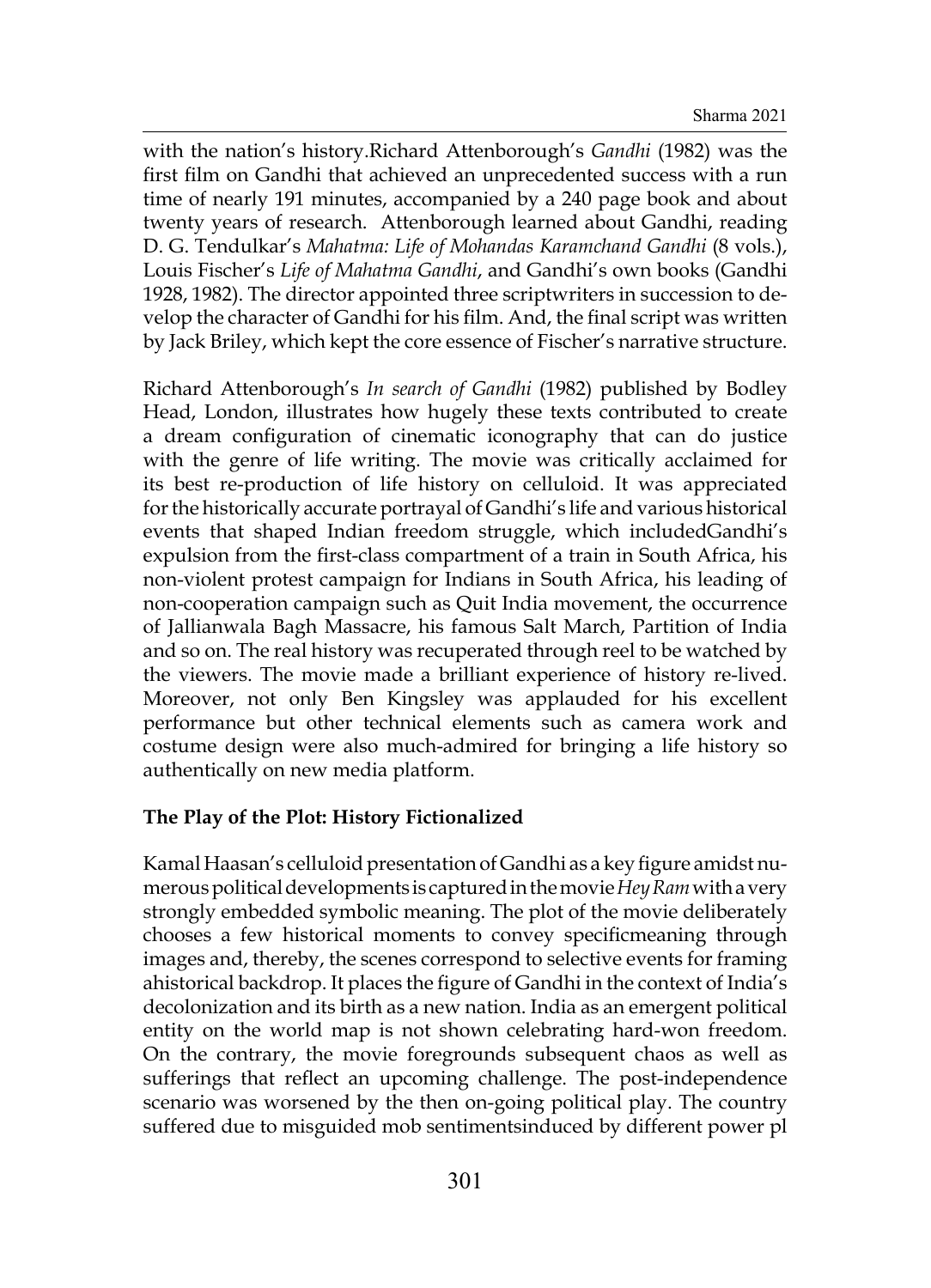ayers. India being a multilingual, multireligious, multicultural country had its trials and tribulations. The evocation of history is executed in the film through various visual codes that create its semiotics. In fact, the screen narrative interweaves deep meaning through symbolic events and figures corroborated by the spectrum of Gandhi as the father of the nation.

Individual characters become representatives of class like Saurabh Shukla as Manohar Lalwani represents a specific displaced community that was forced to fall down from riches to rag due to partition, Vikram Gokhle as Maharaja is a residue of ruling aristocracy of erstwhile princely states, Atul Kulkarni as Shriram Abhyankar symbolizes extremist Hinduism, Shah Rukh Khan as Amjad Ali Khan represents a liberal muslim w ho sacrifices his life to bridge the gap between Hindus and Muslims. Gandhi, quite convincingly played by Naseeruddin Shah, stands amidst these anarchic forces as a part of mise-en-scene but he is rendered helpless incontrolling collateral damage. The director uses powerful tropes to portray this ensuing damage. It is worked out through symbolic characters and epiphanic dialogues. For example, a blind Muslim girl murdered in Calcutta riots indicates an all pervasive blindness with a strong impression of senseless killing of innocent people in the Hindu-Muslim riots. The entire visual spectrum is writ large with meaningless frenzy and violence creating an iconography that stands in complete opposition to Gandhi's philosophy and beliefs. The semiotics of the film deliberately creates an ir ony entrusted to the father of the nation. Paradoxically, Gandhi, the most vehement opponent of violence, is blamed for the sectarian violence of partition, which destroyed the lifeand dignity of uncountable innocents.

The film narrative highlights India's postcolonial challenges. It includes the challenge of leading a multi-cultural, multi-religious, multi-linguistic country standing at the dawn of independence. Centre staging a host of pertinent questions, the whole spectacle created by the movie asks-- where does Gandhi stand with regard to this lived reality of a nation? Being the mass leader, how far is he responsible for this historical moment? How do we, as the people of this nation recapturing the past from a different temporal zone and evaluating history twice removed from reality in the form of a film narrative, judge him or any other historical figure for that matter? How far could we hold him responsible for what happened, accounting to his tenacity as a person? The movie is an example of alternate historical fiction, which uses an artistically construed 'double' frame as the plot of the movie is set both in the 1940s (the time of India's partition) and the present time. It reaches to its culmination with the actual historical assassination of Gandhi by Nathuram Godse in the past and the death of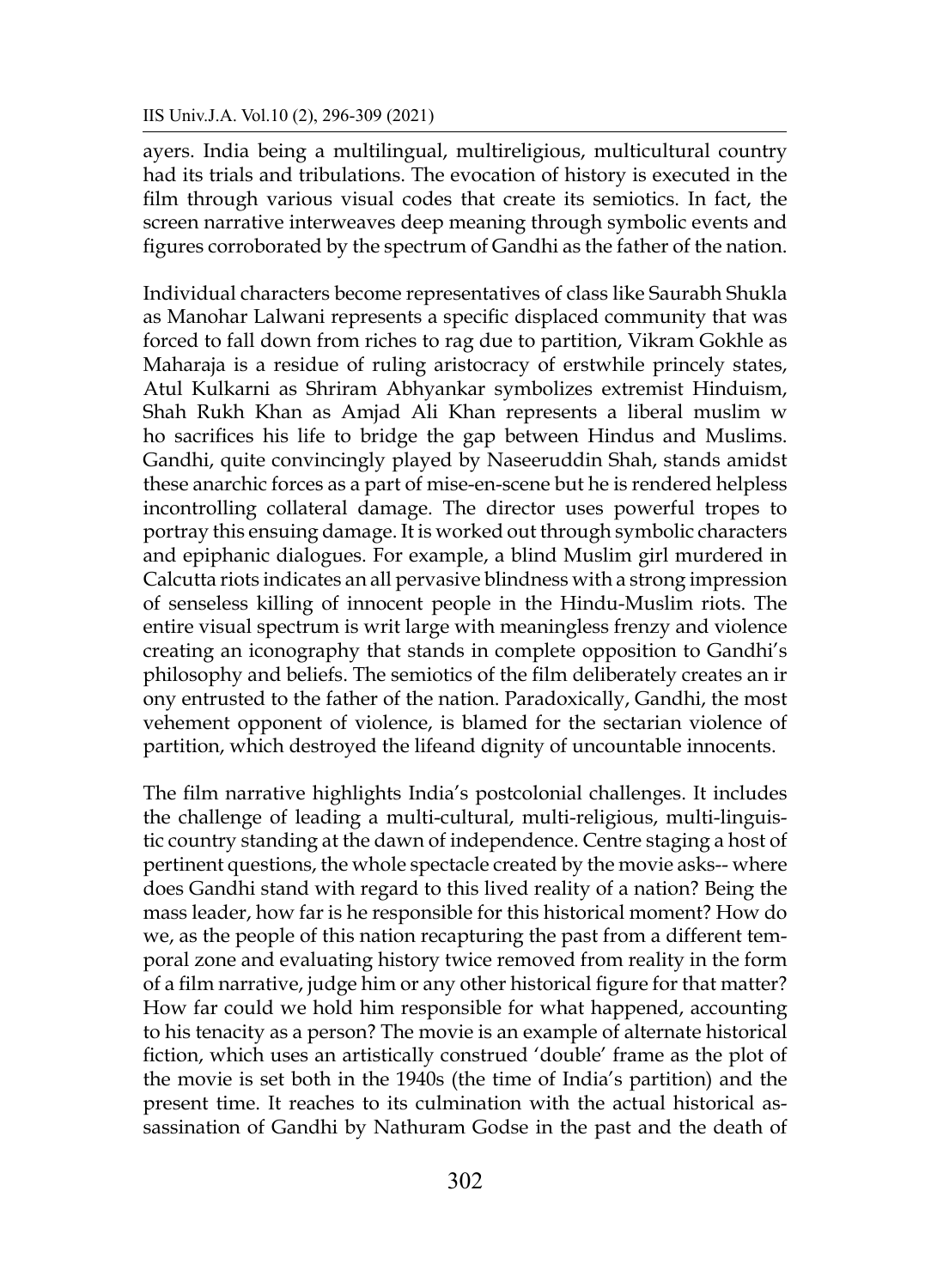its fictionalised protagonist Saket Ram in the present amidst sectarian violence. Much has not been changed since then. The old Saket Ram as a residue of the past dies in a street of Madras amidst the violence of Hindu-Muslim communal riots occurring in the present time, repeating history.

The film draws upon Gandhi's life but does not present him just as an individual; nor does it densely incorporate his personal experiences, which Gandhi had tried to share in his autobiography *The Story of My Experiments with Truth*. Projecting a number of other aspects of his multi-dimensional personality through an iconographic presentation of the man merged into a nation's history, the film narrative explores Gandhi's close engagement with India's political spectrum. He is eventually transformed into a cultural metaphor in terms of his ideology, political position, and beliefs. The metaphorical significance of his life and values is revisited, reinterpreted and re-established from a contemporary perspective. Gandhi emerges as a mass leader, a strong political force, an inescapable cultural influence, a firm ideological stance, a harmonious vision, a humanitarian approach and furthermore a 'person' of utmost political interest. In such representation, his personality and life actions are not captured in chronological details sticking to complete authenticity but he is comprehended as a political 'person' singularly pointed out for certain historical happenings.

Despite the figure of Gandhi looming large in the background, the chief narrative of the movie runs in the form of a fictionalized story of Saket Ram, the protagonist of the film. However,Gandhi remains the focus of action because he is not just a 'person' but incarnates an idea, a vision, a political thought, an ideology and a cultural force. The movie presents Gandhi as a controversial 'individual' who is looked at by different people from different perspectives both in positive and negative light. Unlike Richard Attenborough's *Gandhi*, which tries to create 'real' Gandhi on 'reel' and transfer Gandhian aura to celluloid glaze, Kamal Hasaan's *Hey Ram* evokes a sense of fictionalised history. Attenborough's *Gandhi* attempts to bring back the Gandhian era alive through a faithful presentation of Gandhi's personal, social and political life, which makes it more of a period movie. On the contrary, *Hey Ram* uses various Bollywood elements including its typical sound tracks and scenes for giving a spectacular vision of Gandhi as a legend. Moreover, many scenes are intentionally incorporated to showcase the symbolic significance ofGandhian ideas and values. The movie represents Gandhi more as a political ideology and a cultural force than as an individual. In fact, some of the scenes appear pretty dramatic in terms of projected spectacle with a Bollywood tinge. In conclusion,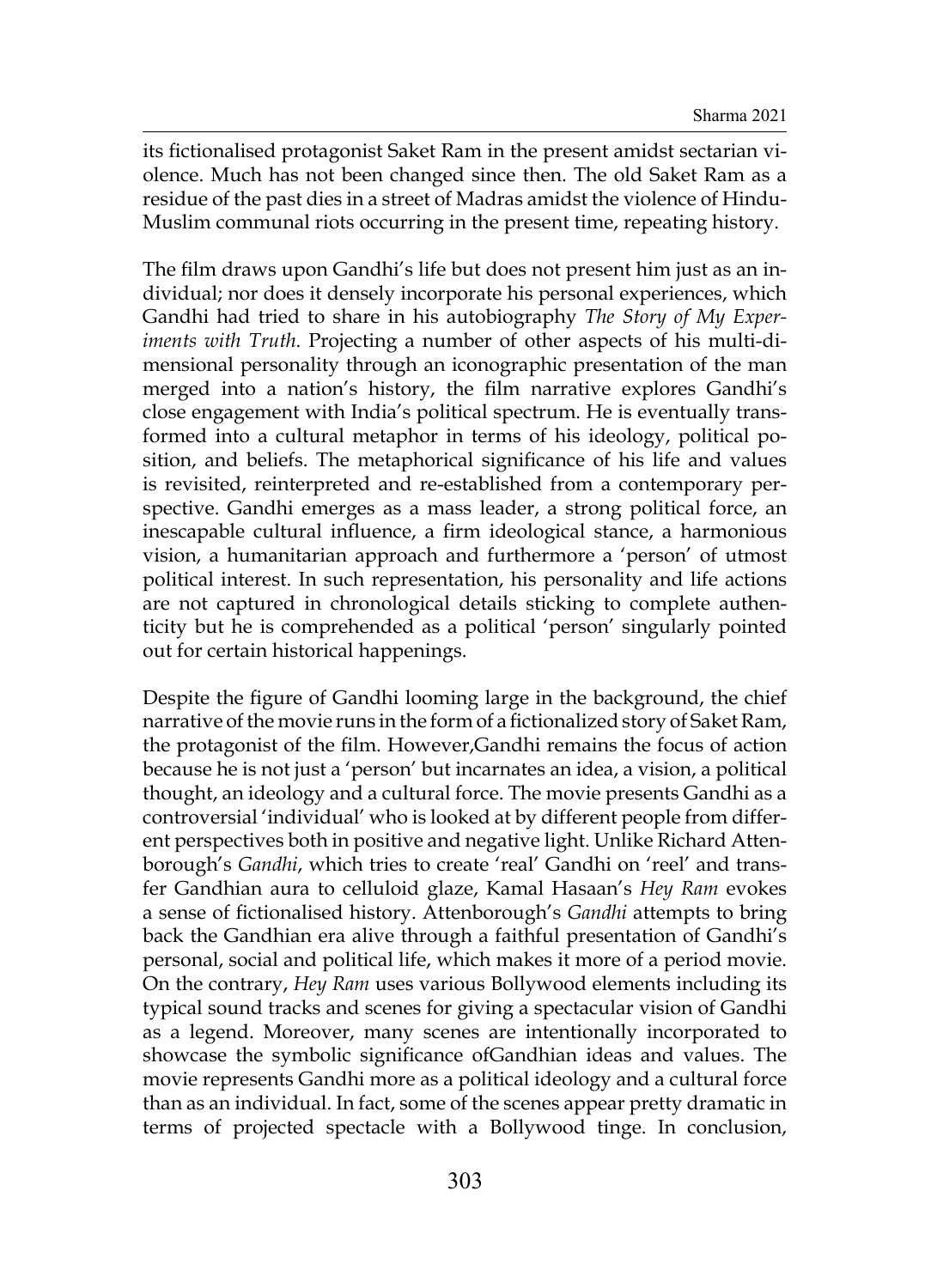IIS Univ.J.A. Vol.10 (2), 296-309 (2021)

one may state that the movie's iconography is implicitly symbolic and it is strongly encoded with deep semantics. The overriding symbolic messages imparted through parallel time-frames evoke a spectral feel a nd create dramatic twist at places. Indubitably, contrasting to Richard Attenborough's *Gandhi,* the movie *Hey Ram* appears to fictionalize history while being projected with special effects and overflowing emotions on the big screen. It aims to contemporize Gandhian values for understanding the nation's multi-religious and multi-cultural fabric in equally troublesome postcolonial era.

# **Shifting Context: Gandhian Values for the Millennials**

Unlike Richard Attenborough's *Gandhi* and Kamal Haasan's *Hey Ram*, Rajkumar Hirani's *Lage Raho Munnabhai* introduces the historical figure of Gandhi to the new generation of millennials.Gandhi is seen as an envisioned dream. The director turns the colossal figure of 'Mahatma' into a figment of imagination which, paradoxically, appears 'more' than real. The director dexterously uses the said cinematic play for imparting his intended social message. Certainly, Rajkumar Hirani acts as an auteur. Taking creative liberty, while moving across the medium from life history to film script, he re-writes the text with chosen biographical details. These particulars aredeliberately placed in an altered context. Capturing the historical reality of Gandhi as the most established national leader, who is revered by many, but at the same time, criticized by others, the film narrative hinges to Gandhi's reverential side. Gandhi is projected to be more of a custodian of truth, a symbol of self-sacrifice, a proponent of non-violence as well as an everlasting inspiration for humanitarian values. The movie turns real Gandhi into a fanciful visualization of its protagonist. The hero feels Gandhi's presence around him as a result of psychiatric disorder, which is later disclosed as the part of the plot itself. The film narrative re-contextualizes Gandhi with regard to the present time.

The local goon Munnabhai, who is a Mumbai underworld don, finds himself gradually impressed by Gandhian ideas and becomes his staunch follower. The audience is well aware of the fact that Gandhi is no more 'alive' yet his ideas persist, and so do his followers. This assumption validates the film narrative for its verisimilitude. Interestingly, the question which the film narrative addresses is not whether Gandhi is 'real' or 'unreal' therein, but how far his ideas are relevant in the contemporary time. For millennials, it is modern time. However, the director proposes that Gandhian values need to be introduced to the millennials. Hence, the setting is not bygone pre-independence India, wherein the whole country was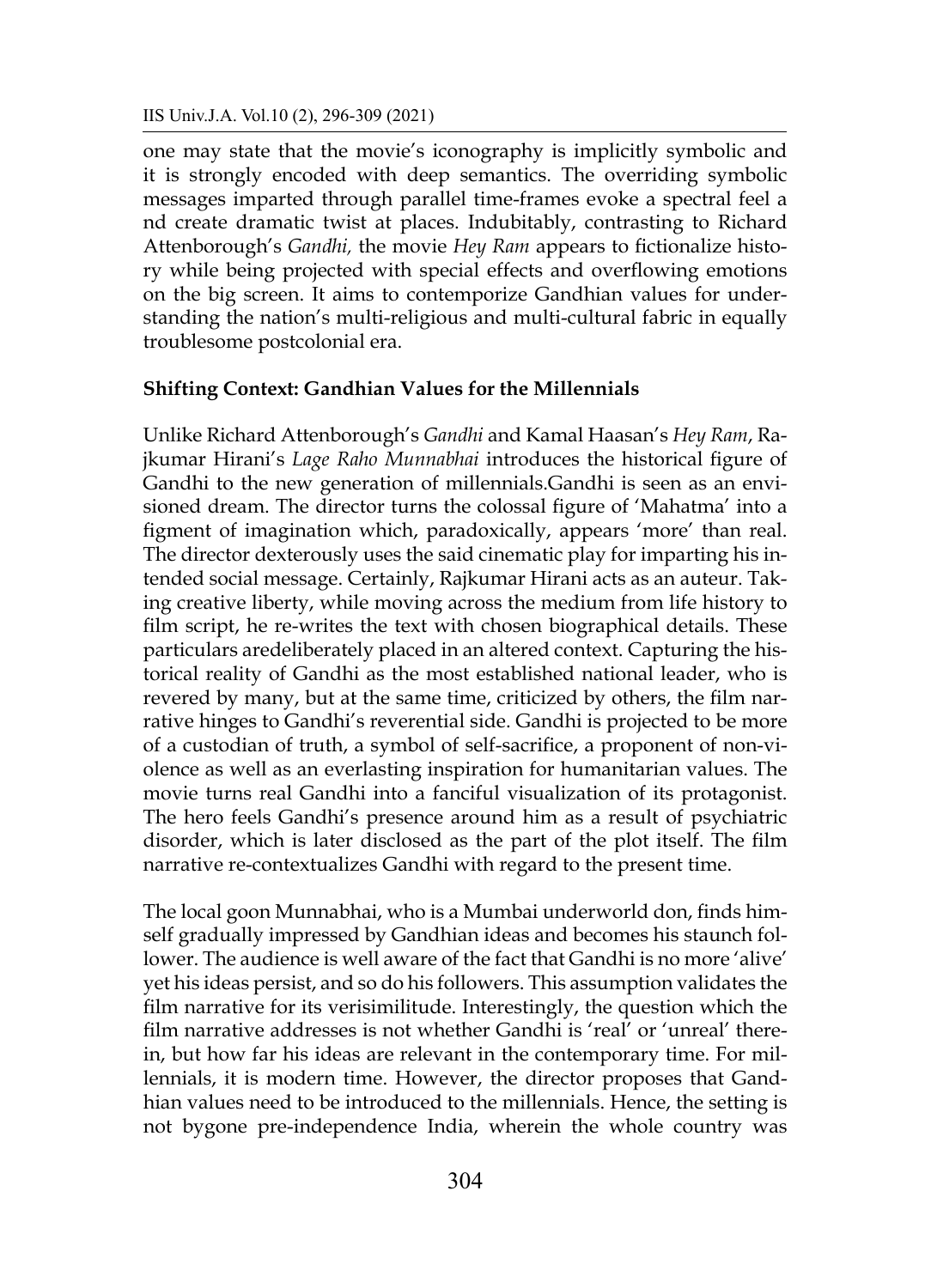swept away by nationalist sentiment but contemporary time, in which India has forgotten his legendary hero. Gandhi may be history and so are his ideas and values, but history needs to be revisited for fixing present corruption and moral degradation. The said conflict lies at the core of the film and is very perceptively evoked by the director. The movie compels one to re-think about it. It showcases the 'workability' and 'efficacy' of Gandhi'sfunctional methods.

The protagonist of the movie is a local goon. However, his life gets transformed in his attempt to follow 'Gandhigiri' as he becomes instrumental in spreading Gandhian values of truth, non-violence, cleanliness and so on. It is post-independence India, which is unfortunately marked with many vices. The movie questions the whole idea of 'freedom' and 'civility' in the postcolonial Indian context by revoking Gandhi as a spectral figure. The long deceased Gandhi laments over the loss of true 'civility' and the act of undermining 'freedom'. Isn't it deplorable to see Indians embracing colonial attributes of falsehood, deception, violence, exploitation and oppression? Post-independence indulgence in power makes Indians act more like colonizers' representatives than the true citizens of nation. Thereby, Gandhi returns in the form of Munna bhai's 'Gandhigiri'. It has same efficacy what it showed during colonial time. The plot of the movie portrays Gandhian ideas in such a way that they appeal to the audience for their contemporary relevance. 'Gandhigiri' works. Moreover, it becomes a silent threat to those who imitate colonial attitude and incarnate corruption. The iconographic presentation of Gandhi's mysterious return as an apparition, who is continuously engaged in long discursive dialogues with Munnabhai is like making a physically 'incredible' phenomenon intellectually 'credible'. The actor Dilip Prabhavalkar's entry as the familiar figure of old Mahatma with stick, walking down at slow pace, mostly in sombre mood, not only gives a picturesque presentation of Gandhi's implausible return but also triggers a postcolonial discourse on the Gandhian dream of Independent India.

Besides making a statement about contemporary relevance of Gandhian ideas, the movie also serves as a very good example of creativity. Mass media uses this creativity for reformative purpose. It introduces the historical figure of Gandhi as a metaphorical concept vested in popular culture. It defines what Gandhi does stand for as an individual man, and how his ideas are still significant to revamp present social behaviour. He is one of the masses, speaks for the masses and works for the welfare of masses. The excellence of iconographic presentation of Gandhi lies in his time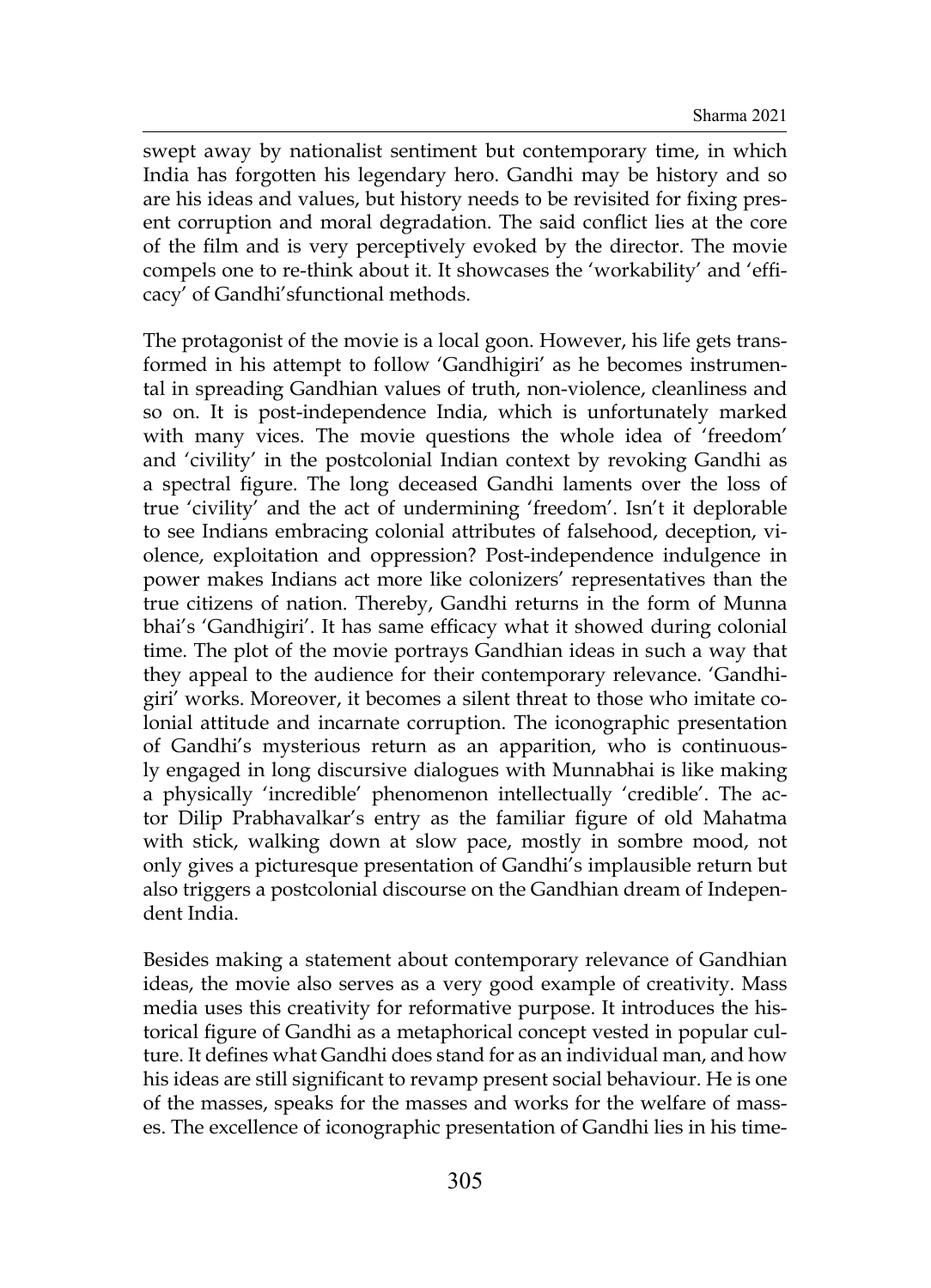less placement. He repetitively 'reappears,' amidst the present day-to-day problems of the society. The film projects a number of such scenes, which bring forth contemporary challenges and how Gandhian ideology proposes a solution.

The movie is an interesting experiment as the film visuals correspond to day-to-day experiences of common masses rather than firmly following the framework of a biopic. Thereby, the visual cues configured around the development of the plot are not historically portrayed. The film narrative does not feature the historical chapters of Champaran agitation, or Non-cooperation, or Quit India Movement. On the contrary, the entire visual projection is created around the 21<sup>st</sup>century local goon's life. He is engaged in underworld activities, and is hired by an influential business man for extortion and other wrongful acts. But his life changes with the practice of 'Gandhigiri'. He starts envisioning Gandhi and, interestingly, Gandhi appears and reappears to respond to his queries. Gandhi may be portrayed as an old and fragile figure, yet he is shown tremendously strong in his spirit and values. The protagonist not only gets impressed but changes his entire approach to life and people around him.

The iconographic representation of Gandhi as a part of modern cityscape is a very creative experiment on the part of the director. Since thenegative forces are bound to resist the 'return' of Gandhi as it did in the past, 'Gandhigiri' is also viewed as a threat to corrupt people. Hence, they dismiss the whole phenomenon of Gandhi's 'reappearance' as delusional. The movie ends with a public debate on the authenticity of Gandhi's actual presence. What is experienced by Munnabhai stands contrary to what is desired by the influential class of the society. Hence, they try to reject Gandhi's 'return' by gaining reasonable ground. And, as expected, the presence of a historical figure like Gandhi in the present time is rationally dismissed at the end. His 'reality' is denied on the basis of psychosomatic schism. Munnabhai experiences a mental split between physical and psychological reality due to his obsessive research on Gandhi. However, the movie succeeds in contemporizing Gandhi's significance at metaphorical level and establishing his beliefs as valuable guidance to the modern civil society.

### **Conversing Within: The Convergence of Parallel Narratives**

Rakesh Ranjan Kumar's *Gandhi to Hitler* (2011) is an interesting movie that experiments with two biographic accounts simultaneously for projecting one of the most significant cultural debates of the day. It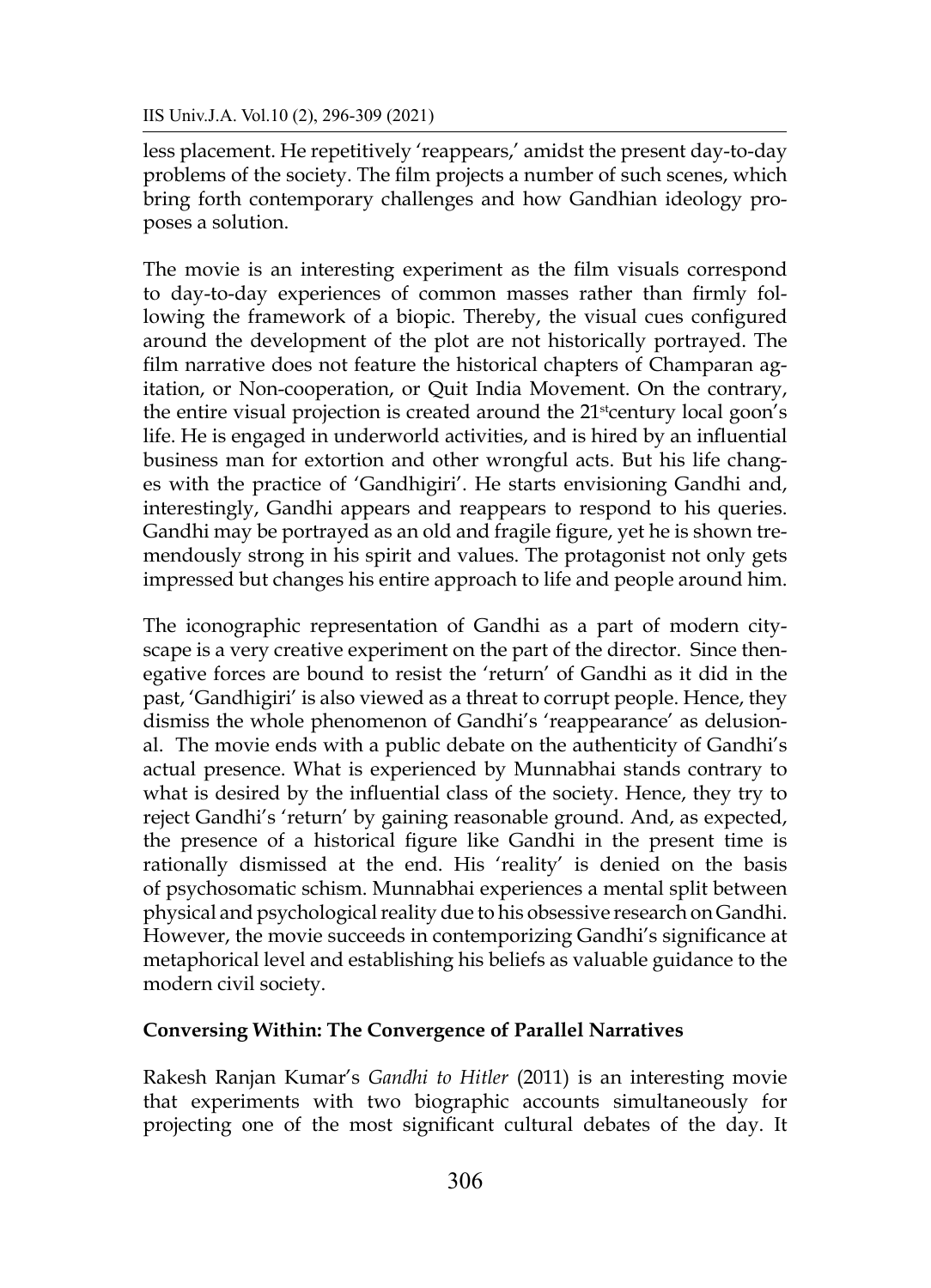involves entire humanity as the recourse to violence leading to world wars is placed against the non-violent Indian freedom struggle. The movie introduces an epistolary frame wherein the historic but controve rsial correspondence between Mahatma Gandhi as a champion of nonviolence and Hitler, the most powerful dictator of the world takes place. The said correspondence represents two contrasting worldviews and its implications. The screen narrative chiefly portrays Hitler's last ten days, yet the incidental reference to the letters written by Gandhi addressing the German Chancellor as "Dear Friend, Hitler" brings in Gandhian ideology in contrast to the dictatorial principles followed by Hitler. Hitler was an autocrat, whose policies resulted in the destruction of his country, whereas Indian freedom struggle led under the leadership of Gandhi, on the principles of *Ahimsa* (non-violence) and *Satyagraha* (Insistence on truth) ultimately succeeded in fulfilling its aim. It finally resulted in attaining-political independence for India. India emerged as a promising nation on the world map.

The movie touches upon one of the lesser known facts of Gandhji's life. It infers how the genre of life writing is used by mass media for new meaning and creative interpretations. The main plot interweaves various subplots with other historical references to sharpen the contrast between violence versus non-violent measures to attain a political goal. In one of such sub-narratives, a small battalion of *Azad Hind Fauz* is shown strayed and devastated. All of its soldiers, who so enthusiastically undertook the cause of their motherland's freedom, underwent sufferings. They pay the price of being associated with the wrongful path of 'violence' despite fighting for a right cause. The movie validates Gandhian ideology and values through parallel narratives, which feature on the screen by creating vivid images of gradually gripping despair, defeat and devastation as a result of militant approach.

The exchange of letters between Gandhi and Hitler lays down the ideological foundation of the movie. The film narrative evolves through many iconographic scenes showing wounded soldiers,blood spilled all over, Hitler's mad anger as well as frustration, and his egotism etc. The screen representation of these impressions works quite effectively, through strong performances byRaghubir Yadav in the role of Adolf Hitler, Neha Dhupia as Eva Braun, Nalin Singh and Nikita Anand as Joseph and Magda Goebbels. Avijit Dutt as Gandhi and Aman Verma as a wounded Indian soldier named Balbir Singh. The movie is chiefly shot at the set, meant to be Hitler's underground shelter during his last 10 days. However, many intervening outside shots capturethe collater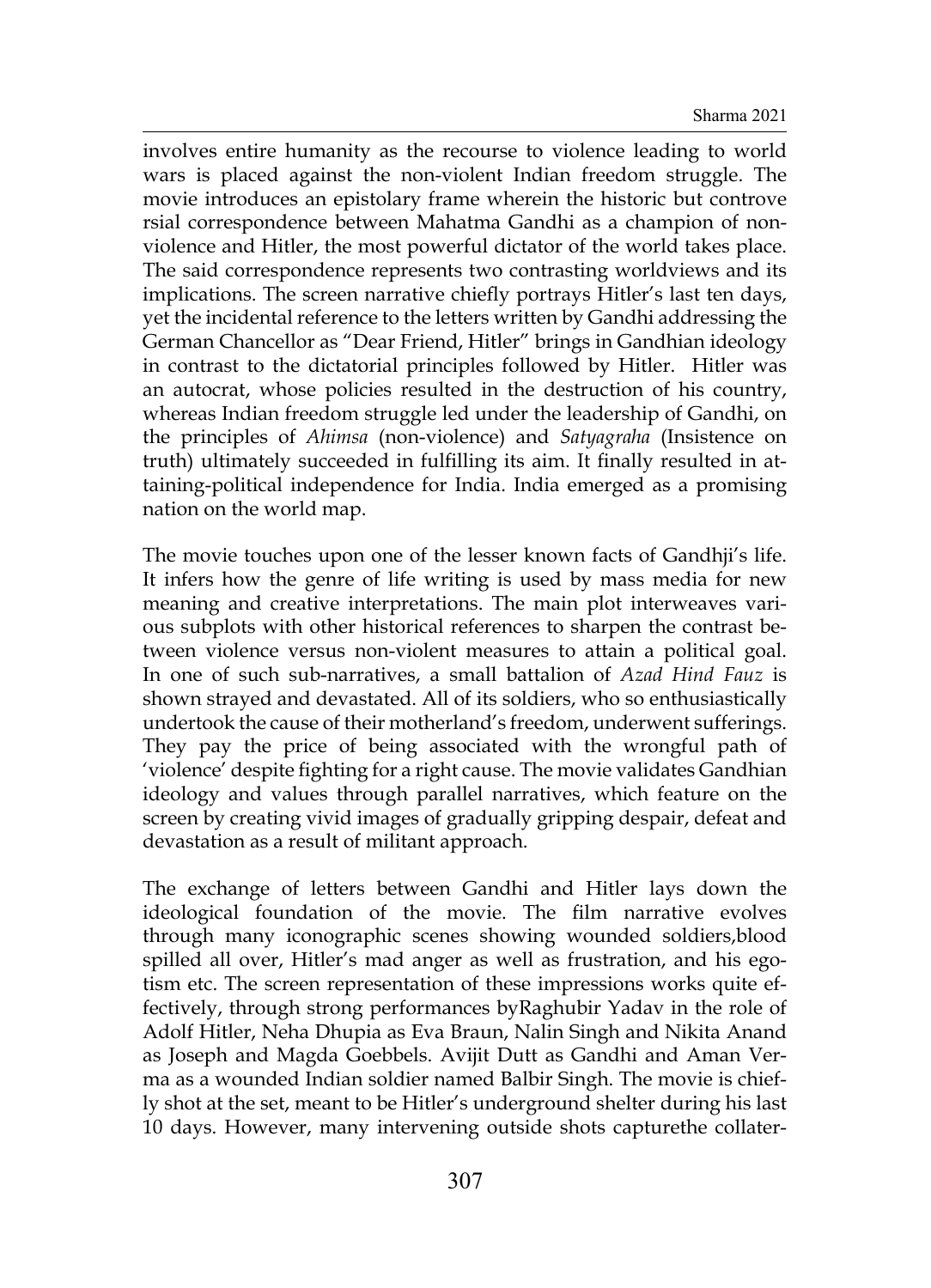al damage, done by Hitler's tyrannical moves. The camera frames wider picture of the world War II by showcasing arson, evacuated grounds, wandering soldiers and their sufferings on the one hand; and portrays the failed dictatorial leadership of Hitler through capturing the close rank talk taking place in Hitler's secret chamber on the other hand.

The main narrative foregrounds Hitler's autocratic behaviour and his supporters' blind faith in him. Their commitment to dictatorial militancy proved to be a wrong choice. In fact, the whole drama symbolizes political failure that also becomes the greatest crime to the humanity. One of themost moving scenes is the senseless killing of one's own children by Magda Goebbels, while they were in deep sleep. The whole cinematic panorama projects irrationality and brutality of 'dictatorial' approach. The movie evokes a debate that occurs at both individual and social levels. This debate is a part of larger cultural discourse that presents two legendary figures standing across the projected ideological debate. The movie exemplifies that the genre of life writing does not enfold only chronological details of real life incidents of a person but it allows one to understand different points of view and divergent perspectives. It has immense creative potential for discursiveness and multiple perceptions. The parallel narratives interwoven by the director strengthen the central thesis laid down by the movie both through connection and contrast.

### **Conclusion**

The adaptation across genres has always been a creative overture since the inception of literary art. With the evolution of media, it has entered into a new arena of artistic projection. The genre of life writing has paved the way for many successful biopics and period films. Gandhi being one of the most popular, reverential as well as controversial figures has always aroused interest of creative artists and directors. His life history is seen almost equivalent tothe annals of Indian freedom struggle. The initial attempt of presenting Gandhi on silver screen by Attenborough brought great applause as the eponymous movie was credited for presenting a historically accurate portrayal of Gandhi. It was praised for its production value and costume design. Ben Kingsley brought Gandhi alive on screen, much for the awe and amusement of the audience. However, it was not an easy task for Attenborough as he has been quoted stating, "… when the life story of a non-violent freedom crusader from India was pitched to the producers, their response was, 'Who the hell will be interested in a little brown man wrapped in a sheet carrying a beanpole?'" Yet, the cinematic iconography of the great man's life history instantly caught the imagina